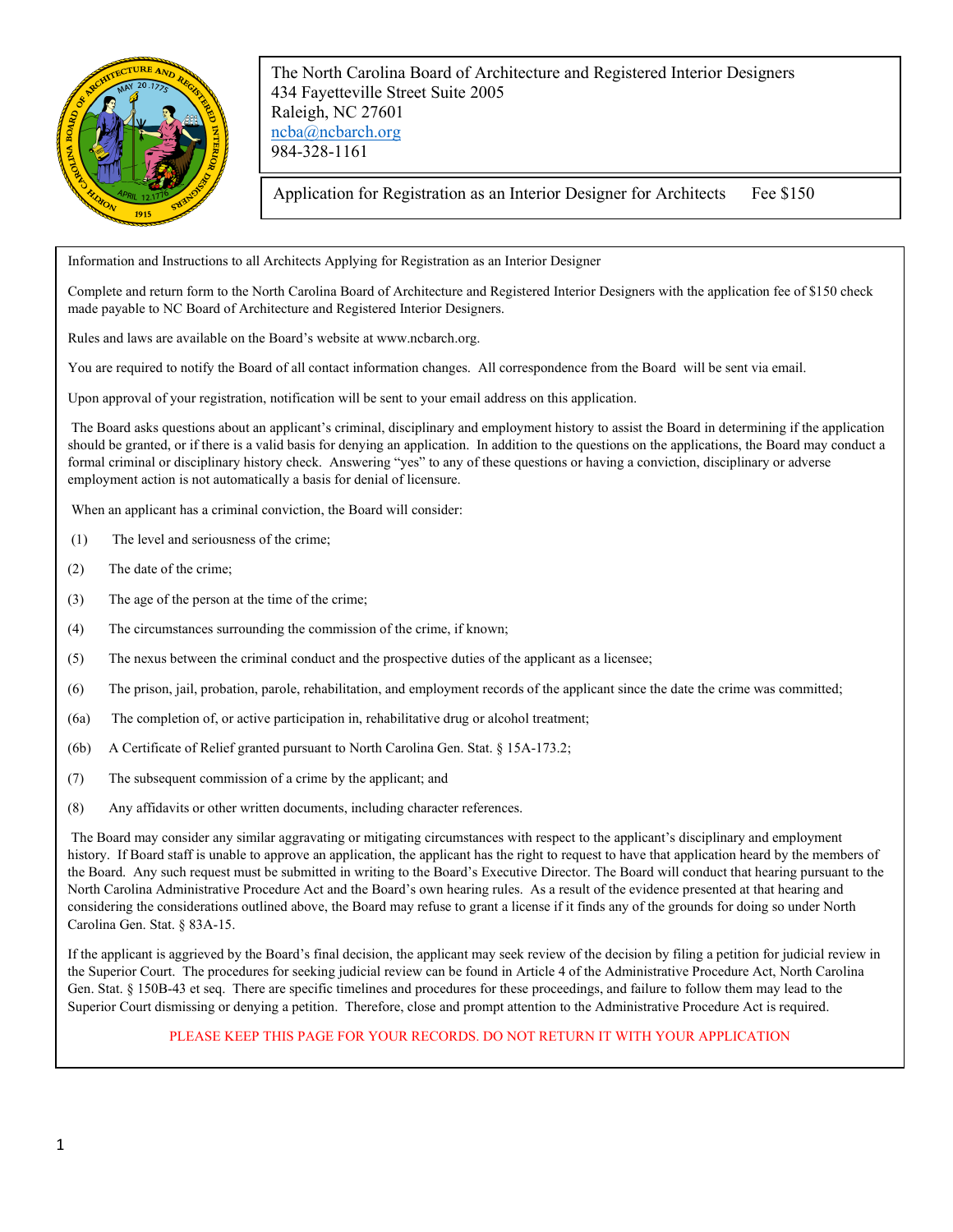| Application for Registration as an Interior Designer for Architects                            |
|------------------------------------------------------------------------------------------------|
| Name (as preferred on registration):                                                           |
|                                                                                                |
| Middle                                                                                         |
| Last                                                                                           |
|                                                                                                |
|                                                                                                |
| Mailing Address This is a _Home _Firm (if firm, include firm name)                             |
| <u> 1989 - Johann Stoff, amerikansk politiker (d. 1989)</u>                                    |
|                                                                                                |
|                                                                                                |
|                                                                                                |
| Daytime Phone Number:                                                                          |
|                                                                                                |
|                                                                                                |
| Most correspondence from the Board is sent via email. Please print your email address clearly. |
| ALL LICENSE AND REGISTRATION RENEWALS ARE SENT VIA EMAIL.                                      |
| Date of Birth:                                                                                 |
| Place of Birth:                                                                                |
| Social Security Number:                                                                        |
|                                                                                                |
|                                                                                                |
|                                                                                                |
| <b>Continued on next page.</b>                                                                 |
|                                                                                                |
|                                                                                                |
|                                                                                                |